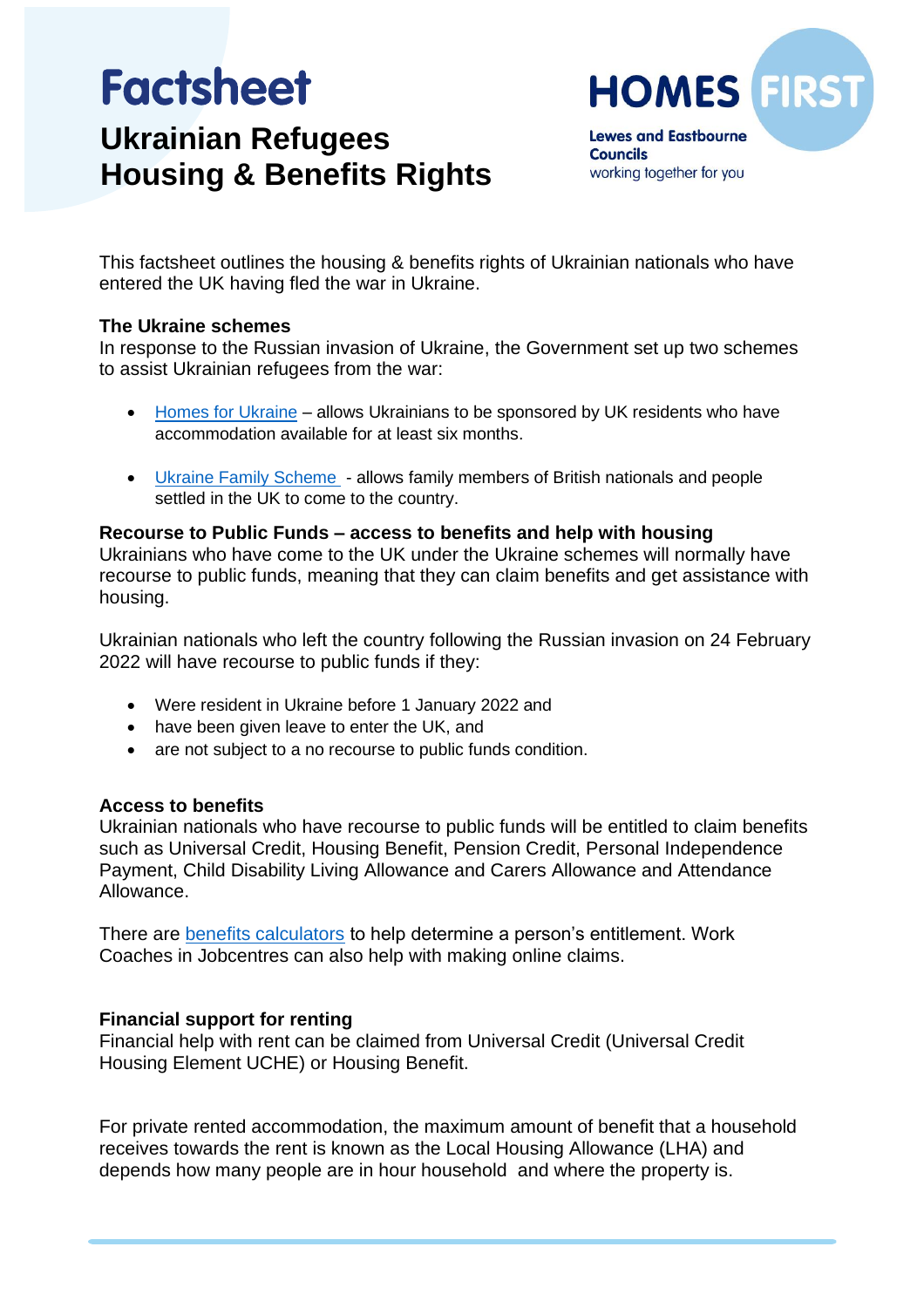The [LHA bedroom calculator](https://lha-direct.voa.gov.uk/bedroomcalculator.aspx) shows the number of bedrooms the household is entitled to and [this site](https://lha-direct.voa.gov.uk/bedroomcalculator.aspx) shows the LHA rate by postcode or local authority.

Single people aged under 35 will normally get the shared accommodation rate, and the one-bedroom rate when 35 or over. [There are some exemptions.](https://england.shelter.org.uk/housing_advice/benefits/benefits_for_under_35s_in_shared_housing)

The LHA rate is the maximum amount of benefit that can be paid for rent and may be reduced depending upon a household's income or savings.

## **Right to Rent – access to private rented properties**

Every prospective private sector tenant has to prove to their landlord that they have the ['right to rent'](https://england.shelter.org.uk/housing_advice/private_renting/right_to_rent_immigration_checks) before they can be granted a tenancy.

Ukrainians who have entered the country under the Ukraine schemes will have a timelimited right to rent, initially for 12 months, this will be extended to up to 3 years if the person is granted a residence permit for a longer period.

Prospective landlords will ask for proof of the right to rent and cannot grant a tenancy until they have this proof.

## **The housing register – social housing**

Ukrainians in the country under the Ukraine schemes can apply for social housing (Council and housing association) if they meet the local connection criteria and have a housing need.

The local connection criteria for Lewes District and Eastbourne Borough are:

- Currently living in the area and have done so for the past two years, or
- Having lived in the area for a total of 3 out of the last 5 years, or
- Having permanent employment in the area for at least two years, or
- Immediate family who are currently living in the area and have done so for a minimum of 5 years.

There are some exemptions to the requirement to have a local connection (details in the allocation policy, see below). The only exemption that is likely to apply to Ukrainian nationals is if they are a homeless applicant owed a full housing duty.

#### **Waiting times to be rehoused from the housing register**

There is a shortage of social housing. With a few exceptions the waiting time to be rehoused into social housing is long. People on band A will wait, on average, over a year, and applicants on band C can expect to wait over five years.

Waiting times can be shorter for people aged over 60 (55 for some housing associations) who want to go into [retirement housing](https://www.lewes-eastbourne.gov.uk/housing/retirement-housing/) (also known as sheltered housing).

#### **Assistance when homeless or at risk of homelessness**

Ukraine scheme residents can apply to the Council for help if they are homeless, or at risk of homelessness within 56 days. The leaflet ['Applying for Assistance with](https://www.lewes-eastbourne.gov.uk/_resources/assets/inline/full/0/319480.pdf)  [Housing'](https://www.lewes-eastbourne.gov.uk/_resources/assets/inline/full/0/319480.pdf) gives more details.